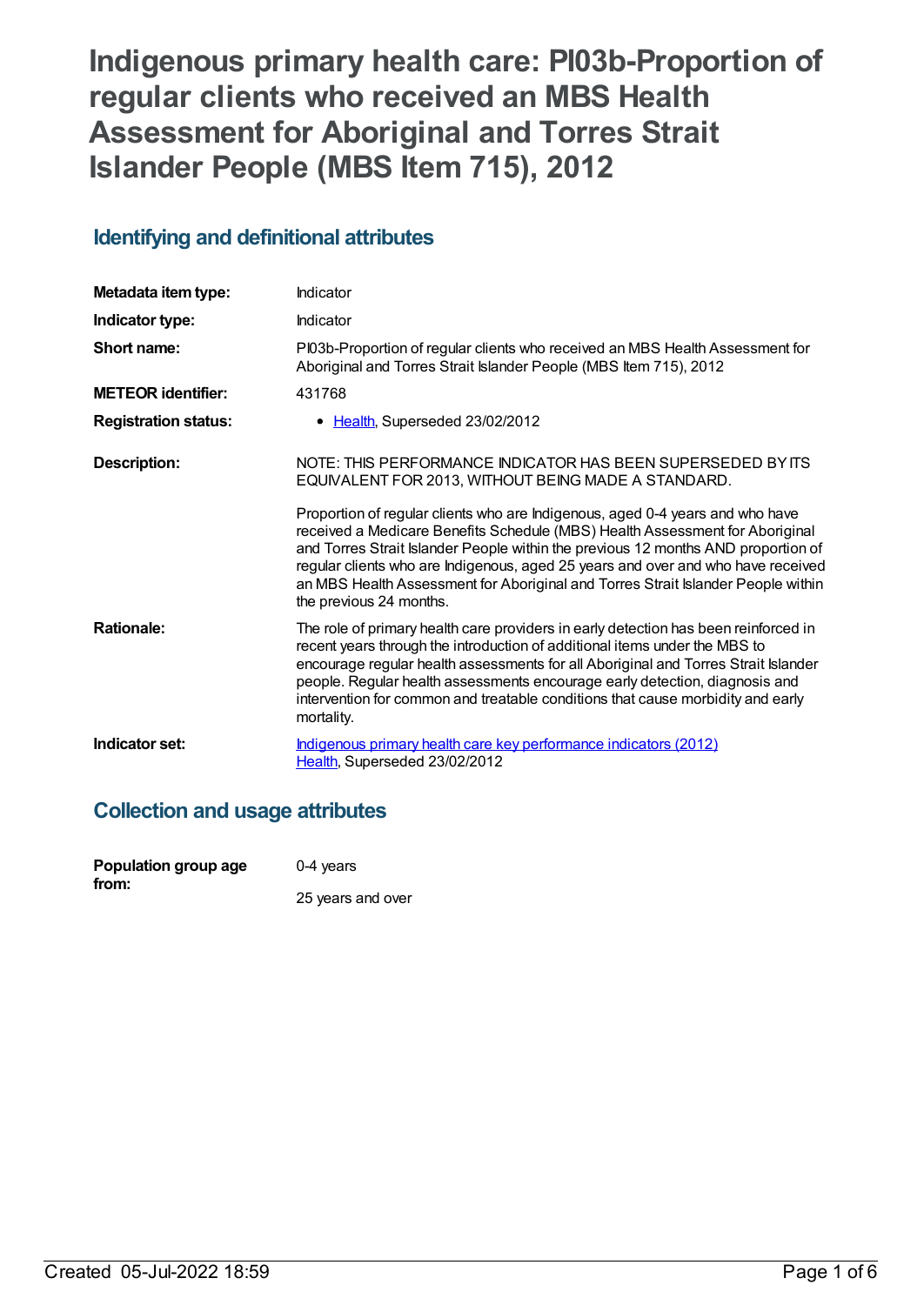| <b>Computation description:</b> | Proportion of regular clients who are Indigenous, aged 0-4 years and who have<br>received an MBS Health Assessment for Aboriginal and Torres Strait Islander People<br>within the previous 12 months AND proportion of regular clients who are Indigenous,<br>aged 25 years and over and who have received an MBS Health Assessment for<br>Aboriginal and Torres Strait Islander People within the previous 24 months.                                                                                                                                                |
|---------------------------------|-----------------------------------------------------------------------------------------------------------------------------------------------------------------------------------------------------------------------------------------------------------------------------------------------------------------------------------------------------------------------------------------------------------------------------------------------------------------------------------------------------------------------------------------------------------------------|
|                                 | 'Regular client' refers to a client of an OATSIH-funded primary health care service (that<br>is required to report against the Indigenous primary health care key performance<br>indicators) who has an active medical record; that is, a client who has attended the<br>OATSIH-funded primary health care service at least 3 times in 2 years.                                                                                                                                                                                                                       |
|                                 | MBS Health Assessment for Aboriginal and Torres Strait Islander People (MBS)<br><b>Item 715)</b> : A health assessment specifically available to all people of Aboriginal and<br>Torres Strait Islander descent which can be used for health assessments across the<br>age spectrum. The health assessment includes the assessment of a patient's physical<br>health, and psychological and social well-being. It also assesses whether preventive<br>health care and education should be offered to the patient, to improve that patient's<br>health and well-being. |
|                                 | Presented as a percentage.                                                                                                                                                                                                                                                                                                                                                                                                                                                                                                                                            |
|                                 | Calculated separately for regular clients aged 0-4 years and 25 years and older.                                                                                                                                                                                                                                                                                                                                                                                                                                                                                      |
| <b>Computation:</b>             | (Numerator $\div$ Denominator) x 100                                                                                                                                                                                                                                                                                                                                                                                                                                                                                                                                  |
| <b>Numerator:</b>               | Calculation A: Number of regular clients who are Indigenous, aged 0-4 years and who<br>have received an MBS Health Assessment for Aboriginal and Torres Strait Islander<br>People (MBS Item 715) within the previous 12 months.                                                                                                                                                                                                                                                                                                                                       |
|                                 | Calculation B: Number of regular clients who are Indigenous, aged 25 years and over<br>and who have received an MBS Health Assessment for Aboriginal and Torres Strait<br>Islander People (MBS Item 715) within the previous 24 months.                                                                                                                                                                                                                                                                                                                               |
|                                 |                                                                                                                                                                                                                                                                                                                                                                                                                                                                                                                                                                       |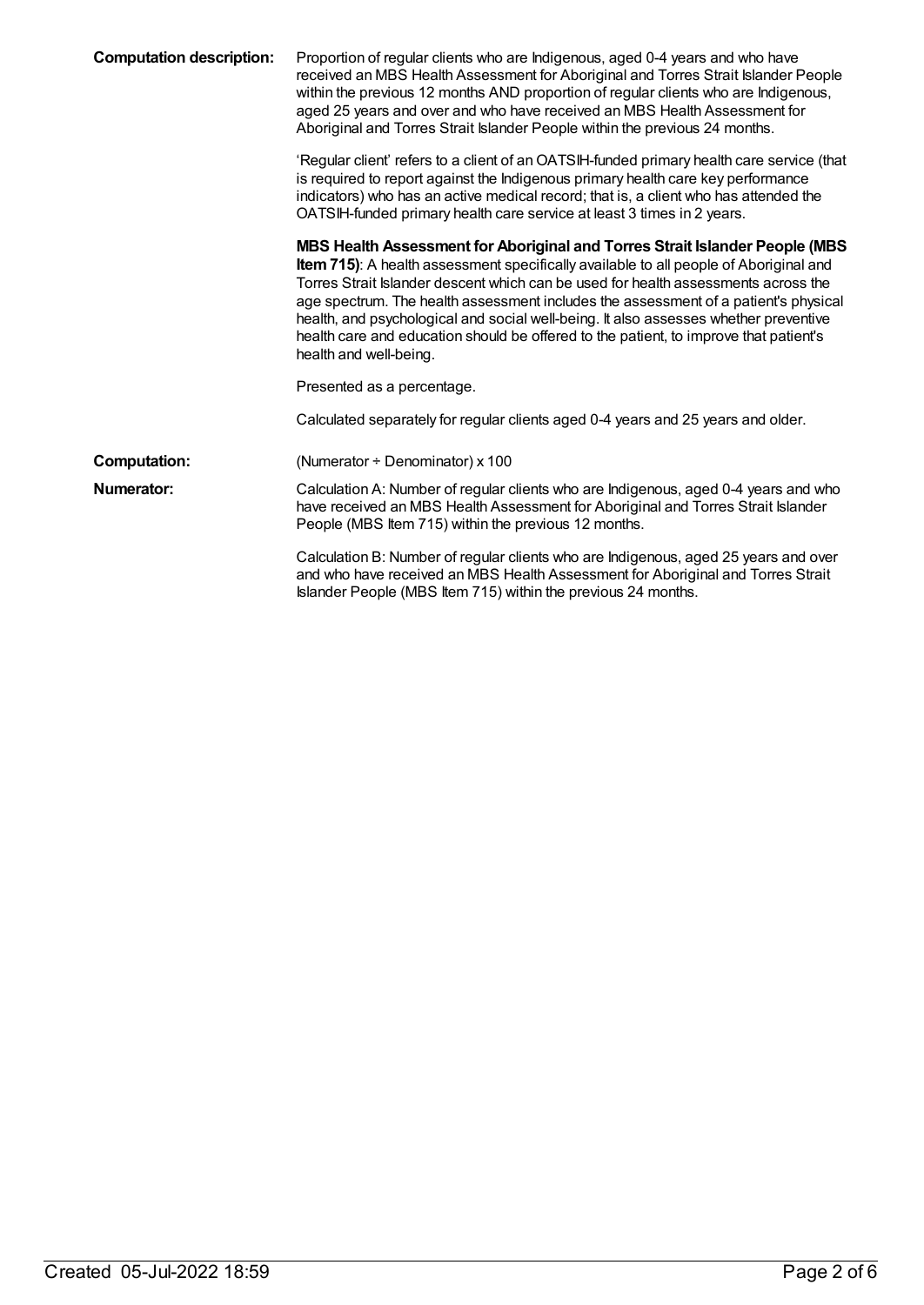[Person—Indigenous](https://meteor.aihw.gov.au/content/291036) status, code N

**Data Source**

[Indigenous](https://meteor.aihw.gov.au/content/430643) primary health care data collection

**NMDS / DSS**

[Indigenous](https://meteor.aihw.gov.au/content/430629) primary health care DSS 2012-14

**Data Element / Data Set**

[Person—age,](https://meteor.aihw.gov.au/content/303794) total years N[NN]

**Data Source**

[Indigenous](https://meteor.aihw.gov.au/content/430643) primary health care data collection

**NMDS / DSS**

[Indigenous](https://meteor.aihw.gov.au/content/430629) primary health care DSS 2012-14

**Data Element / Data Set**

[Person—regular](https://meteor.aihw.gov.au/content/436639) client indicator, yes/no code N

**Data Source**

[Indigenous](https://meteor.aihw.gov.au/content/430643) primary health care data collection

**NMDS / DSS**

[Indigenous](https://meteor.aihw.gov.au/content/430629) primary health care DSS 2012-14

**Data Element / Data Set**

Person-MBS Health Assessment for Aboriginal and Torres Strait Islander People (MBS Item 715) indicator, yes/no code N

#### **Data Source**

[Indigenous](https://meteor.aihw.gov.au/content/430643) primary health care data collection

**NMDS / DSS**

[Indigenous](https://meteor.aihw.gov.au/content/430629) primary health care DSS 2012-14

**Denominator:** Calculation A: Total number of regular clients who are Indigenous and aged 0-4 years.

Calculation B: Total number of regular clients who are Indigenous and aged 25 years and over.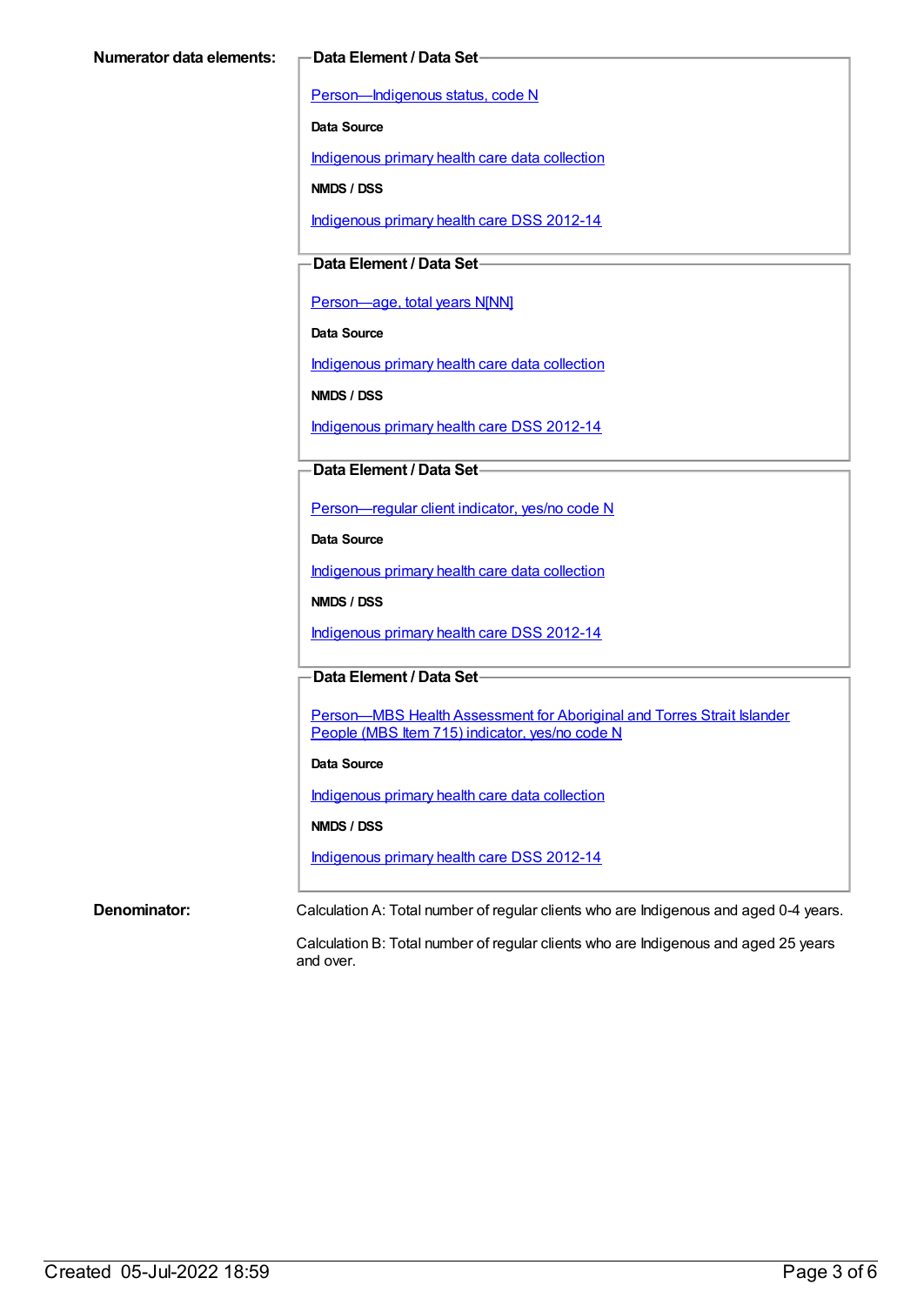#### **Denominator data elements:**

#### **Data Element / Data Set**

[Person—Indigenous](https://meteor.aihw.gov.au/content/291036) status, code N

**Data Source**

[Indigenous](https://meteor.aihw.gov.au/content/430643) primary health care data collection

**NMDS / DSS**

[Indigenous](https://meteor.aihw.gov.au/content/430629) primary health care DSS 2012-14

### **Data Element / Data Set**

[Person—age,](https://meteor.aihw.gov.au/content/303794) total years N[NN]

**Data Source**

[Indigenous](https://meteor.aihw.gov.au/content/430643) primary health care data collection

**NMDS / DSS**

[Indigenous](https://meteor.aihw.gov.au/content/430629) primary health care DSS 2012-14

#### **Data Element / Data Set**

[Person—regular](https://meteor.aihw.gov.au/content/436639) client indicator, yes/no code N

**Data Source**

[Indigenous](https://meteor.aihw.gov.au/content/430643) primary health care data collection

**NMDS / DSS**

[Indigenous](https://meteor.aihw.gov.au/content/430629) primary health care DSS 2012-14

#### **Disaggregation:** 1. Age:

- a) 0-4 years b) 25-34 years c) 35-44 years d) 45-54 years e) 55-64 years f) 65 years and over
- 2. Sex (for those 25 years and over):
- a) Male
- b) Female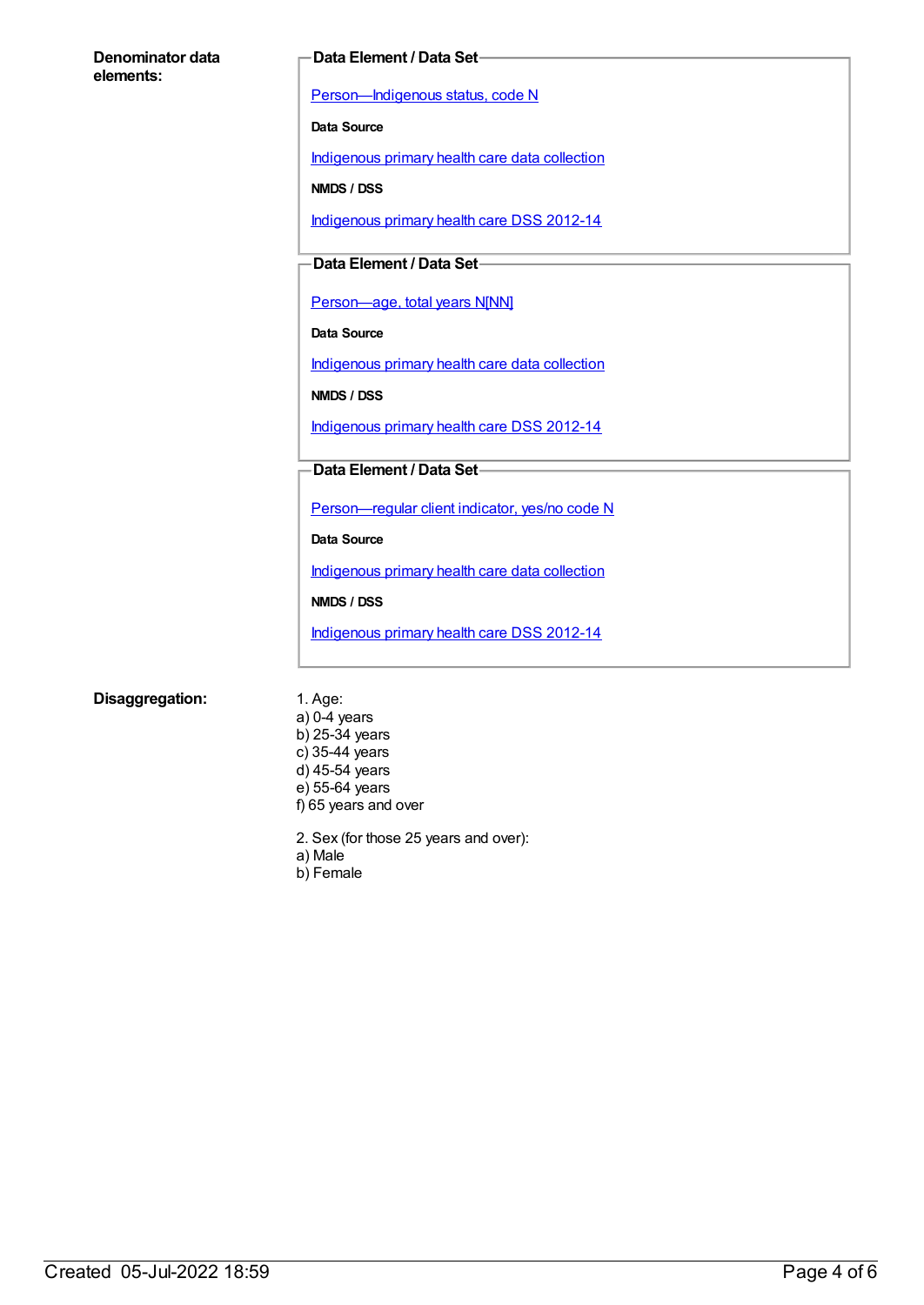| <b>Disaggregation data</b> |  |
|----------------------------|--|
| elements:                  |  |

#### **Data Element / Data Set**

[Person—sex,](https://meteor.aihw.gov.au/content/287316) code N **Data Source** [Indigenous](https://meteor.aihw.gov.au/content/430643) primary health care data collection **NMDS / DSS** [Indigenous](https://meteor.aihw.gov.au/content/430629) primary health care DSS 2012-14 **Guide for use** Only for those aged 25 years and over. **Data Element / Data Set** [Person—age,](https://meteor.aihw.gov.au/content/303794) total years N[NN] **Data Source** [Indigenous](https://meteor.aihw.gov.au/content/430643) primary health care data collection **NMDS / DSS** [Indigenous](https://meteor.aihw.gov.au/content/430629) primary health care DSS 2012-14

## **Representational attributes**

| <b>Representation class:</b> | Percentage |
|------------------------------|------------|
| Data type:                   | Real       |
| Unit of measure:             | Person     |

## **Indicator conceptual framework**

| <b>Framework and</b> | Effective/Appropriate/Efficient |
|----------------------|---------------------------------|
| dimensions:          |                                 |

### **Data source attributes**

| Data sources: | Data Source                                    |
|---------------|------------------------------------------------|
|               | Indigenous primary health care data collection |
|               | Frequency                                      |
|               | 6 monthly                                      |
|               | Data custodian                                 |
|               | Australian Institute of Health and Welfare.    |

## **Source and reference attributes**

| <b>Submitting organisation:</b> | Australian Institute of Health and Welfare (AIHW)                                                                                                                                                                                                                                                                                                                                                                  |
|---------------------------------|--------------------------------------------------------------------------------------------------------------------------------------------------------------------------------------------------------------------------------------------------------------------------------------------------------------------------------------------------------------------------------------------------------------------|
|                                 | Department of Health and Ageing (DoHA)                                                                                                                                                                                                                                                                                                                                                                             |
| Origin:                         | Department of Health and Ageing 2011. Medicare Benefits Schedule (MBS) Health<br>Assessment for Aboriginal and Torres Strait Islander People (MBS Item 715),<br>Department of Health and Ageing, Canberra, viewed 27/05/2011,<br>http://www.health.gov.au/internet/main/publishing.nsf/<br>Content/C0D3F93D216CBEC2CA25771C000079D0/\$File/<br>6462(1004)%20Health%20Assessment%20ttem%20Fact%20Sheet%20SCREEN.pdf |